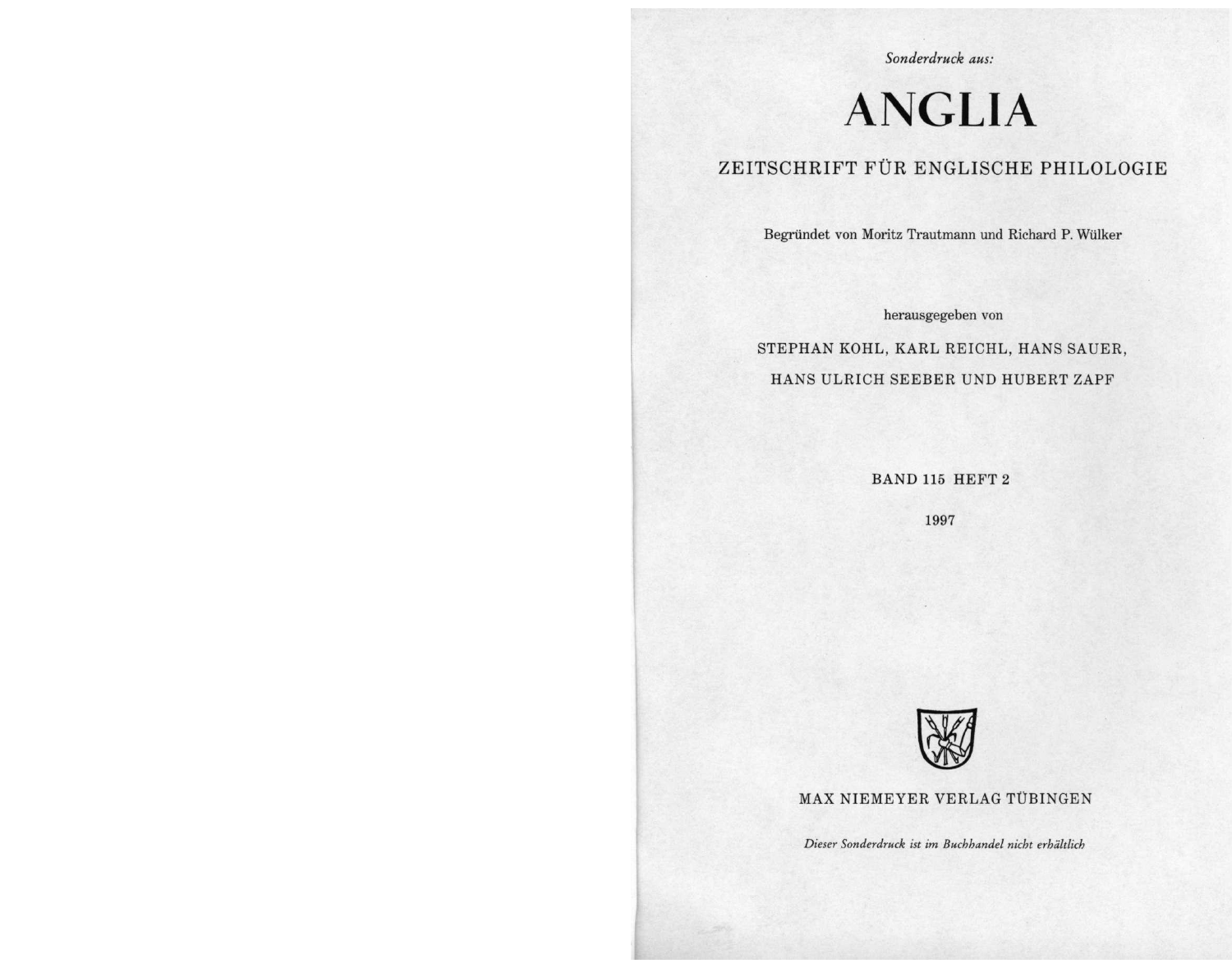*MED* die Unmöglichkeit einer strikten Unterscheidung dadurch, daß sie häufig Kombinationen unter Rubriken wie "Compounds and combinations" usw. zusammenfassen.

Insgesamt hat Novak aber die Wortbildungsforschung wieder ein Stück weiter gebracht und lohnende Aspekte für weiterführende Forschungen aufgezeigt, insbesondere im Hinblick auf die Textfunktion von NNK .

**DRESDEN HANS SAUER** 

Tuija Virtanen. Discourse Functions of Adverbial Placement in English: Clause-Initial Adverbials of Time and Place in Narratives and Procedural Place Descriptions. Åbo: Åbo Akademis Förlag - Åbo Akademi University Press, 1992, xii + 395 pp.

In this book a long-standing grammatical problem is approached from a textual perspective. The author's aim is to show that the placement of adverbials can be affected or even determined by the linguistic and situational context. Of course a number of clause-external motivations for the positioning of adverbials have long been identified (e.g. given before new information, emphasis, contrast, scene-setting). However, going beyond this motley collection of observations, the book under review is the first volume-sized attempt to provide a more systematic treatment of such factors.

The challenge in this ambitious endeavour is that it brings together the linguistic domains of the syntax and semantics of adverbials on the one hand, and the notions of text, context and discourse on the other, both of which have gained a dubious reputation for confusingness and slipperiness. As a result, to keep the enterprise under control, severe limitations as to the scope of the study had to be introduced. Thus only clause-initial adverbials of time and place are investigated, as is indicated in the subtitle. Text-typologically, the book is restricted to the study of fairy-tales and tourist-guide articles. In order to get to grips with the volatile influence of linguistic and situational context, three relevant factors are identified and isolated: First, how is adverbial placement affected by the requirements and conventions of a certain text type? Second, what is the function of text strategies and especially text-strategic continuities (e.g. continuity of time, place, participants)? Third, in what way can studies of information dynamics and functional sentence perspective contribute to our understanding of the clauseinitial placement of adverbials? Although all three aspects are discussed with great competence and in considerable depth, it is evident that the author has put her whole heart into a detailed analysis of the text-strategic continuities of time and place in two fairy tales and two tourist-guide articles (129-247).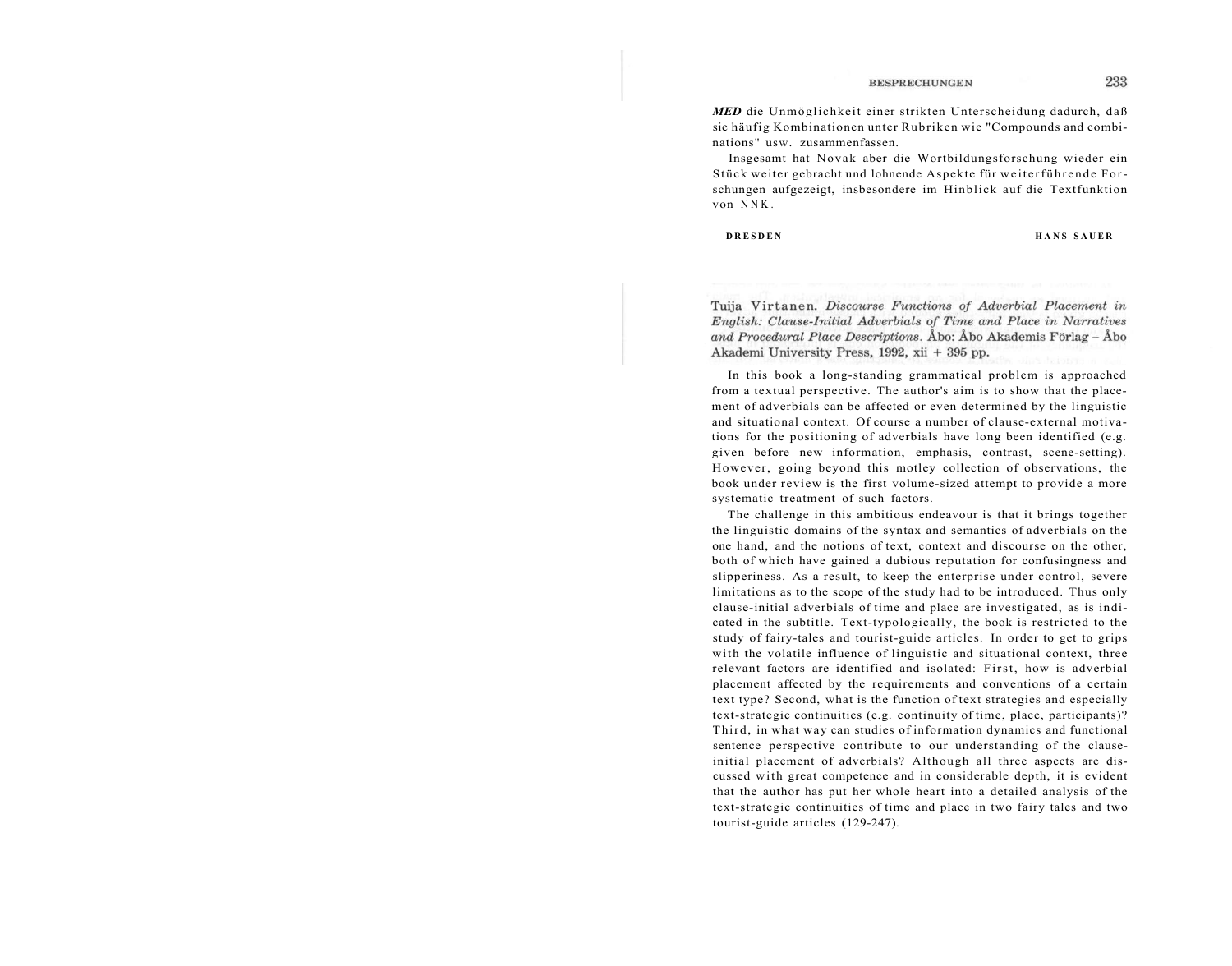The book starts with an introduction of the basic concepts. Here, as in the rest of the book, the author shows a scrupulous and transparent use of terminology. In the second chapter, the placement and classification of adverbials is discussed from a sentence-grammatical point of view with recourse to a reasonably-sized selection of the relevant literature. On this basis, it is argued that although place and time adverbials are frequently placed clause-initially, this position is still syntactically marked. Since, as the author convincingly argues, "syntactically marked structures are, however, typically unmarked textually" (28), clause-initial place and time adverbials are seen as a suitable testingground for textual and discoursal motivations of adverbial placement.

In chapter 3, fairy-tales and tourist-guide articles are introduced and justified as material for an empirical investigation. The main reason given is that fairy-tales abound with clause-initial time adverbials and tourist-guides with clause-initial place adverbials. Admittedly, the frequency of the linguistic phenomenon one is interested in must play a crucial role when it comes to selecting one's material. On the other hand, an exclusive reliance on this criterion always involves the danger of circularity, an issue to which I will return at the end of this review.

The fourth chapter begins with the outline of a text-typological model which is firmly based on a functional view of language. (Existing typologies of texts by Werlich [1979], Kinneavy [1980], Longacre [1983] and Biber [1986] are discussed in chapter 5 and later used to support the classification of the sample texts.) The most remarkable feature of the proposed model is that the purpose of a text (called *discourse type)* is distinguished from its realization *(text type).* This distinction allows the author to accommodate mismatches between the two levels in her typology without having to shoe-horn a given text into one category. For example when a text producer wants to persuade someone (= *discourse function),* he or she may realize the argumentative *discourse type* in the form of a narrative *text type,* as is often the case in fables or parables. Following Enkvist (whose ideas on style and text have left their mark on the whole book), the notion of *text strategy*  is then introduced into the model. The term refers to the textually relevant decisions that a text producer makes with a certain communicative goal in mind. The most prominent of these text strategies are the so-called text-strategic continuities which are defined as "thematic or topical uniform text-structuring orientation[s] chosen to attain, in view of the communicative goal, a maximally profitable text organization, for the benefit of a text receiver" (85). Behind this central notion of the study lies the assumption that, depending on the text type, such text strategies as continuity of time, place, participant(s), topic(s), action and theme are employed to structure a text in such a way that the receiver can understand it as easily as possible.

Having thus laid out the theoretical framework, the author provides an extended exemplary application. Two fairy-tales (discourse and text

## **BESPRECHUNGEN BESPRECHUNGEN** 235

type: narrative) and two tourist-guide articles (discourse type: procedural; text type: descriptive) are analysed linguistically with regard to their dominant text-strategic continuities. For narratives this is the temporal type and for procedural descriptions the spatial. All four texts are analysed in the same three steps. First, they are segmented into sections, subsections, episodes or moves with a method borrowed from story grammars (e.g. Rumelhart 1975). Next, the initially-placed time or place adverbials which occur at the borders between these textual units are examined with regard to their function in the text (e.g. *Once upon a time . .., One evening in spring .. ., The next morning ..., All of a sudden ...*). Finally, other text-structuring devices (e.g. conjunctions, conjuncts, breaks in participant continuity) are identified and related to the pattern of the dominant text strategy. As an overall picture it emerges that initially-placed adverbials of time (in the stories) and place (in the descriptions) fulfil two complementary textual functions: on the one hand they create cohesion and coherence by supplying the dominant text-strategic continuity, and on the other hand they signal the major shifts and breaks in this continuity. For example, when a sentence (and paragraph) in a fairy-tale begins with the adverbial *On the next morning,* this is a clear sign that the temporal thread along which the reader has been following the story is continued. But it also marks the beginning of a new temporal stage and the reader realizes that a new section or episode in the story begins. Both functions obviously facilitate the understanding of the text. Unfortunately, the many other interesting observations (e.g. those concerning the natural order of mention or 'experiential iconicity') that are made in the course of the analysis cannot be mentioned here.

In chapter seven, which is written in a more tentative spirit, the data obtained from the four sample texts is related to questions concerning functional sentence perspective and information dynamics. For that purpose the simple dichotomy between given and new information is replaced by the more refined taxonomy put forward by Prince (1981), and the contrast between sentence-initial 'old' and sentenceinitial 'crucial' information (Enkvist 1987) is introduced. With the aid of this more differentiated descriptive apparatus, the author shows that the sentence-initial adverbials of place and time in the sample stories mainly provide information which is evoked by or inferable from the text-strategic continuity, and not new information. According to the rules of functional sentence perspective this alone suggests a clauseinitial position. In addition, the adverbials provide textually 'crucial' information because, as we have seen, they mark textual boundaries, breaks and shifts, and this seems to be another motivation for placing them in the sentence-initial position.

What is it, then, that this illuminating and eminently readable book demonstrates? The answer really depends on the perspective. From a bird's-eye view, one can fully agree with the author's claim that text type, text strategies, information dynamics, and experiential iconicity